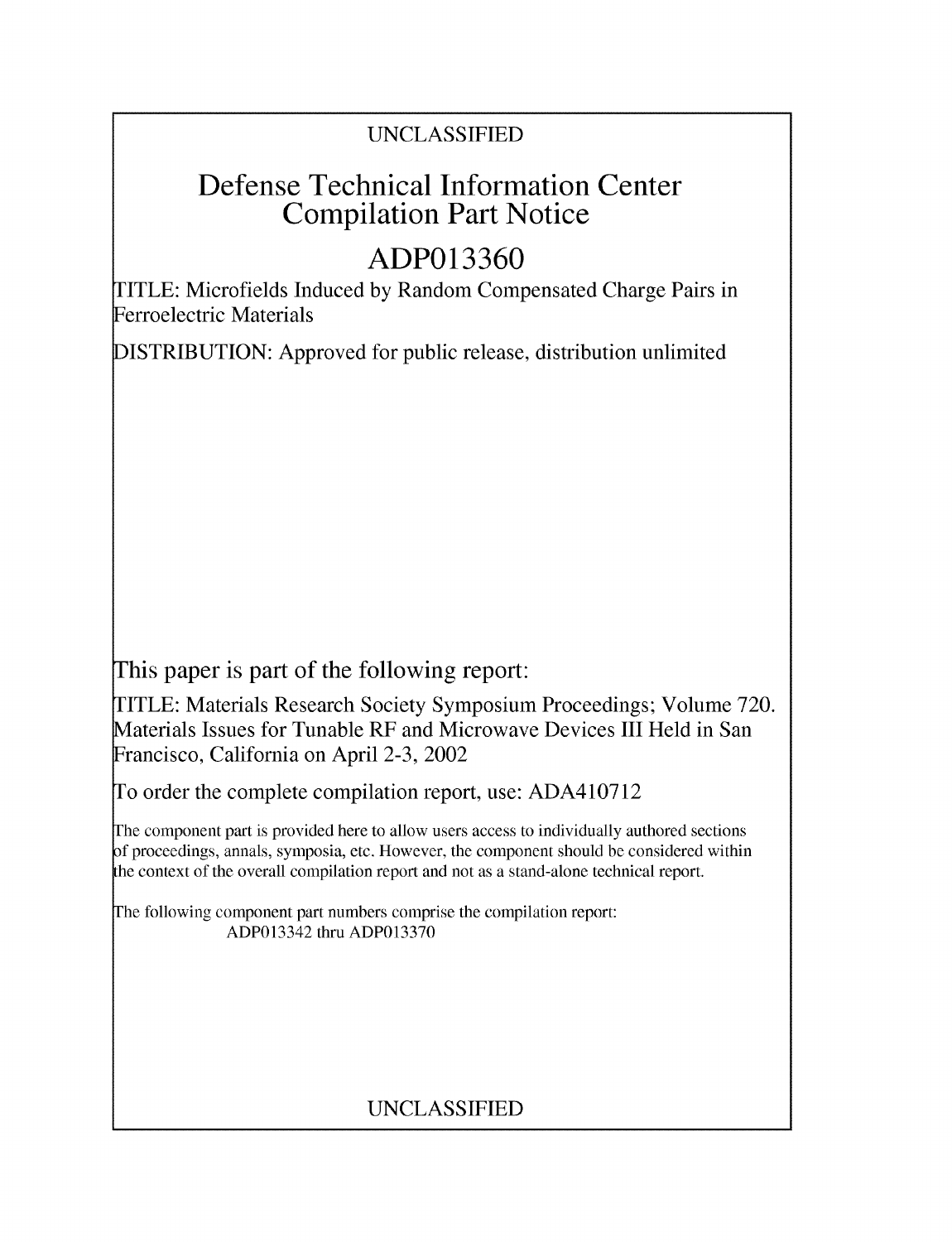# Microfields Induced **by** Random Compensated Charge Pairs in Ferroelectric Materials

Frank J. Crowne, Steven C. Tidrow, Daniel M. Potrepka, and Arthur Tauber' RF Electronics Division, Army Research Laboratory, Adelphi, MD 20783-1197, U.S.A. 'GeoCenters Inc., Newton-Centre, MA

# ABSTRACT

The dc and microwave responses of the  $Ba_{x}Sr_{1-x}(X,Y)_{y}Ti_{1-y}O_{3}$  family of ferroelectric compounds with various substitutional additives  $X^{3+}$ ,  $Y^{5+}$  are analyzed by combining the random-field technique with the mean-field (Landau-Devonshire) theory of ferroelectricity, along with a self-consistent computation of the dielectric constant of the host material in the presence of the impurity fields. The fields in the material are assumed to arise from charge compensation at the  $Ti<sup>4+</sup>$  sites, leading to permanent dipoles made up of the resulting positive and negative ions separated by a few lattice constants. It is shown that whereas completely random placement of positive and negative ions generates a Holtsmark distribution of electric field, with infinite second moment and hence extremely large fluctuations in field strength, the association of ionized impurities into permanent dipoles leads to much lower fluctuations in field and a distribution with finite second moment, which makes a self-consistent dielectric constant meaningful.

### **INTRODUCTION**

The usefulness of ferroelectric materials in the design of electronic devices arises from the ease with which their electrical characteristics, e.g., conductivity, dielectric constant, optical birefringence, etc., can be controllably modified so as to produce a desired functionality. A standard way of controllably modifying a material is to introduce foreign elements into a host material at concentrations that are too low to change its intrinsic chemical nature, but which modify its behavior at the macroscopic level. In ferroelectrics, these modifications are usually associated with the presence of built-in electric fields, which are generated by thermal ionization of the added impurity atoms. This type of processing is well known in the semiconductor industry, where materials are routinely "doped" to make them conductive and otherwise electrically active.

However, because semiconductors already contain large amounts of free, i.e., mobile, charge, it is normally assumed that there are no macroscopic fields inside them. Because doping such materials with impurities creates ionized donor and acceptor centers in addition to the free charge, it would seem that long-range fields should appear. However, the free charge can move to screen out any such fields **[1]** over distances that are larger than the Debye length in the bulk:

$$
l_D = \sqrt{\frac{\varepsilon kT}{ne^2}} = 120\sqrt{\frac{\varepsilon}{n}}
$$
 cm at room temperature, (1)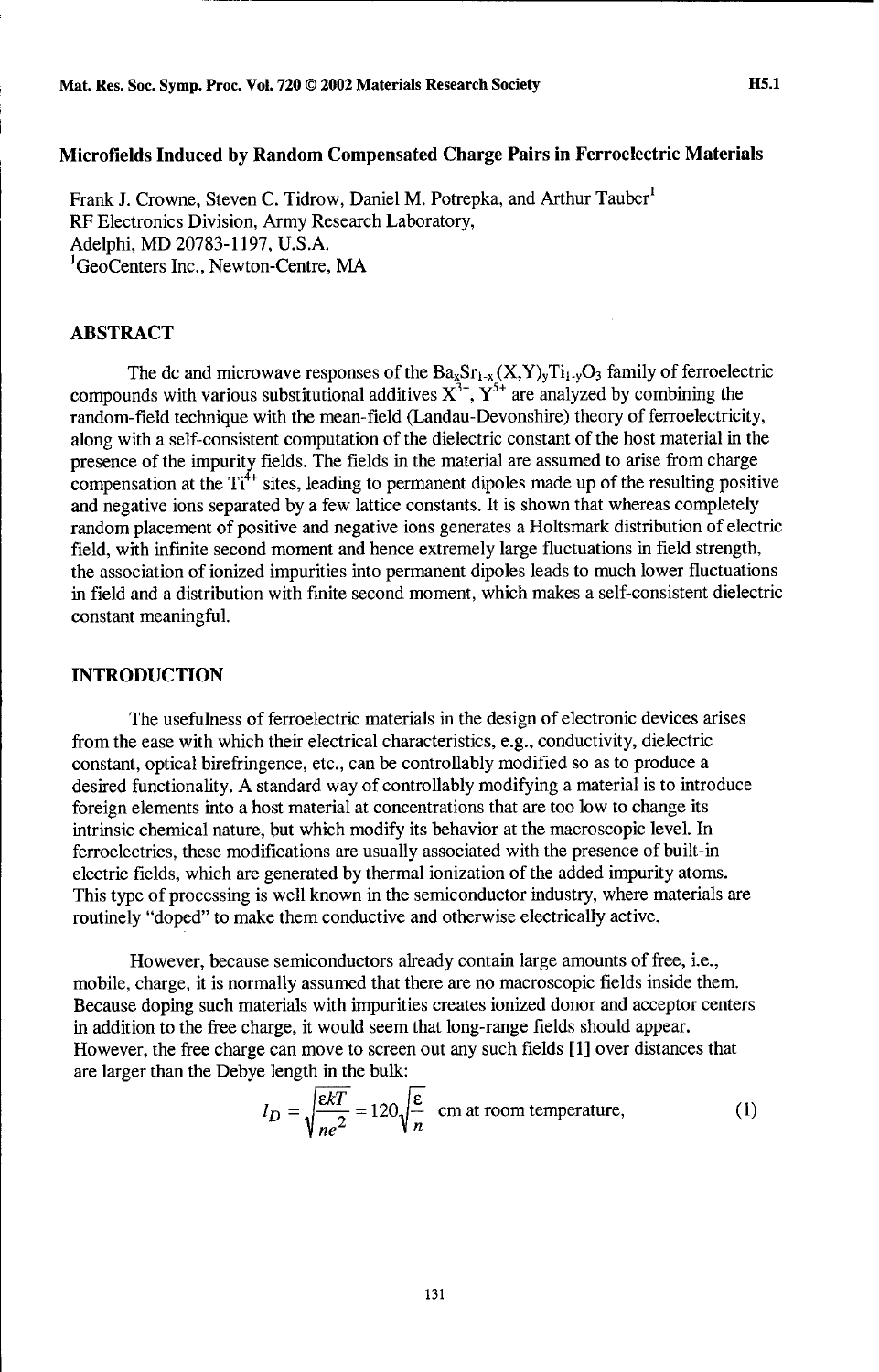where *n* is the carrier density,  $\varepsilon$  the dielectric constant. For  $n \approx 10^{12}$  cm<sup>-3</sup>, which is a lower limit on how low the free charge can be in most semiconductors, this gives  $l_p \approx 1.2$ um, i.e., very small. Over these distances the fields can only create small potential fluctuations, which modulate the bottom of the material conduction band to produce socalled "bandtails", as shown long ago by Evan Kane [2] and Halperin and Lax [3]. In contrast, insulating materials can have vanishingly small amounts of free charge in their interiors, and hence can sustain long-range fields. Although these fields will vary randomly in magnitude and direction, they can superimpose and become quite large. In this paper we develop a statistical method to calculate the behavior of fields associated with charged impurities in ferroelectrics, and use it to discuss the effect these fields have on the host material's dielectric response.

#### **FIELD** PROBABILITY **DISTRIBUTIONS**

The appropriate description of random electric fields in an insulator is statistical, since the added charge centers are located randomly throughout the material bulk. This means that at any given point in the material we can assume that there is a probability distribution for the field, i.e., that the field is a random variable. The usefulness of this picture depends on what observable we plan to calculate. If the observables of interest involve volume averages, these can be evaluated conveniently by invoking the ergodic hypothesis, i.e., we can replace the volume average by an ensemble average. To proceed beyond this point the probability distribution of the quantity being averaged is required.

We begin by calculating the probability distribution for electric fields generated by one species of added impurity. If the impurity centers are uniformly distributed, then the probability  $p_i(\vec{x})$  that there is an impurity at position  $\vec{x}$  is simply  $1/V$ , where V is the host volume. To find the field distribution we use a method pioneered by Markov [4], discussed first in the astronomy literature by Holtsmark [5] and then in the astrophysics literature by Chandrasekhar [6], and finally in solid state by P. W. Anderson [7] to discuss electron localization in disordered media and by Stoneham [8] to discuss optical line shapes. First, we note that if the impurity positions  $\vec{x}_1, \vec{x}_2, \vec{x}_3, \dots$  are random vector variables with probability distributions  $p_1(\vec{x}_1)$ ,  $p_2(\vec{x}_2)$ ,  $p_3(\vec{x}_3)$ ,..., and  $\vec{f} = \vec{f}(\vec{x} | \vec{x}_1, \vec{x}_2, \vec{x}_3, ...)$  is some vector function of these variables and the position  $\vec{x}$  of a

point in the solid, then  $\vec{f}$  is a random variable with a probability density given by the expression

$$
P(\vec{f}(\vec{x}) = \vec{f}_0) = \left\langle \delta(\vec{f}_0 - \vec{f}(\vec{x}|\vec{x}_1, \vec{x}_2, \vec{x}_3, \ldots) \right\rangle = \int \prod_{n=1}^{N} p_n(\vec{x}_n) d\vec{x}_n \delta(\vec{f}_0 - \vec{f}(\vec{x}|\vec{x}_1, \vec{x}_2, \vec{x}_3, \ldots)) \tag{2}
$$

In our specific case,  $\hat{f}$  will be the field due to the random charges. Using the exponential representation of the  $\delta$ -function

$$
\delta(\vec{x}) = \int_{-\infty}^{\infty} e^{i\vec{q}\cdot\vec{x}} \frac{d^3q}{(2\pi)^3}
$$
 (3)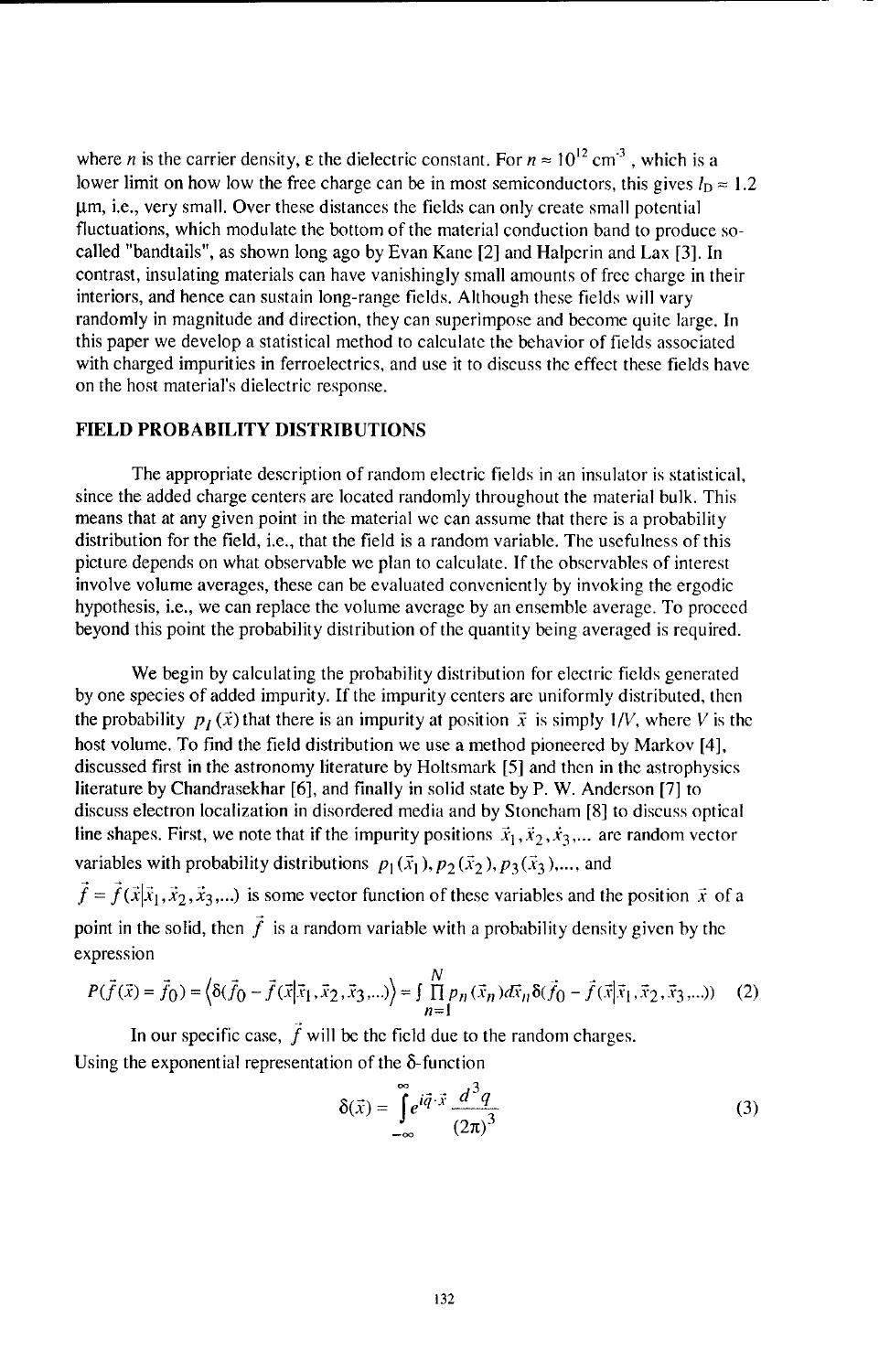we can write the following expression for the density  $P$  associated with the overall probability that the electric field  $\vec{E}_I$  due to the charged impurities has a value  $\vec{E}$  at the point  $\vec{x}$ :

$$
P(\vec{E}_I(\vec{x}) = \vec{E}) = V^{-2N} \iint_R d\vec{x}_n \int_{-\infty}^{\infty} \exp[i\vec{q} \cdot {\vec{E} - \vec{E}_I(\vec{x}|\vec{x}_1, \vec{x}_2, \vec{x}_3, \ldots)})] \frac{d^3q}{(2\pi)^3}
$$
(4)

# **Uncorrelated Positive and Negative Monopoles**

Assume now that we put an equal number  $N$  of positive and negative charges ("donors" and "acceptors" in semiconductor language) into the material, so that it is electrically neutral (charge-compensated). Let these charges be at locations  $\vec{x}_{D1}$ ,  $\vec{x}_{D2}$ ,  $\vec{x}_{D3}$ ,... $\vec{x}_{A1}$ ,  $\vec{x}_{A2}$ ,  $\vec{x}_{A3}$ ,..., with probability densities  $p_{Di}(\vec{x}_{Di})$ ,  $p_{Ai}(\vec{x}_{Ai})$  that are uniform and uncorrelated as asserted above, i.e.,  $p_{Dj}(\vec{x}_{Dj}) = p_{Aj}(\vec{x}_{Aj}) = \frac{1}{V}$ .

Then the function  $\vec{E}_I(\vec{x}|\vec{x}_1, \vec{x}_2, \vec{x}_3,...)$  has the form

$$
\vec{E}_I(\vec{x}|\vec{x}_{D1}, \vec{x}_{D2}, ..., \vec{x}_{A1}, \vec{x}_{A2}, ...) = \nabla \sum_{j=1}^{N} \frac{e}{|\vec{x} - \vec{x}_{Dj}|} - \frac{e}{|\vec{x} - \vec{x}_{Aj}|}
$$
\n
$$
= \sum_{j=1}^{N} \vec{E}(\vec{x} - \vec{x}_{Dj}) - \vec{E}(\vec{x} - \vec{x}_{Aj})
$$
\n(5)

where  $\vec{E}(\vec{x}) = e \frac{x}{\sqrt{2}}$  is the electric field of a point charge and  $\varepsilon$  is the relative  $\epsilon$ <sub> $|x|$ </sub> $\epsilon$ 

permittivity of the host material. Then Eq. (1) can be rewritten as follows:

$$
P(\vec{E}_I(\vec{x}) = \vec{E}) = \int_{-\infty}^{\infty} \exp[i\vec{q} \cdot \vec{E}] \frac{d^3q}{(2\pi)^3} \left[ V^{-1} \int \exp[-i\vec{q} \cdot \vec{E}(\vec{x})] d\vec{x} \right]^N \left[ V^{-1} \int \exp[i\vec{q} \cdot \vec{E}(\vec{y})] d\vec{y} \right]^N \tag{6}
$$

If the densities of donors and acceptors are  $n_D = n_A \equiv n$ , we can write  $V = n/N$ . Using this notation, we have that

$$
\left(V^{-1}\int \exp\left[-i\vec{q}\cdot\vec{E}(\vec{x})\right]d\vec{x}\right)^{N} = \left(1 - V^{-1}\int \left\{1 - \exp\left[-i\vec{q}\cdot\vec{E}(\vec{x})\right]\right\}d\vec{x}\right)^{N} \tag{7}
$$

This lets us write [9]

$$
P(\vec{E}_I(\vec{x}) = \vec{E}) = \int_{-\infty}^{\infty} \exp[i\vec{q} \cdot \vec{E}] \exp[-2n \operatorname{Re} F(\vec{q})] \frac{d^3q}{(2\pi)^3}
$$
(8)

Now, the integral

$$
\operatorname{Re} F(\vec{q}) = \int \{1 - \cos[\vec{q} \cdot \vec{E}(\vec{x})] \} d\vec{x}
$$
 (9)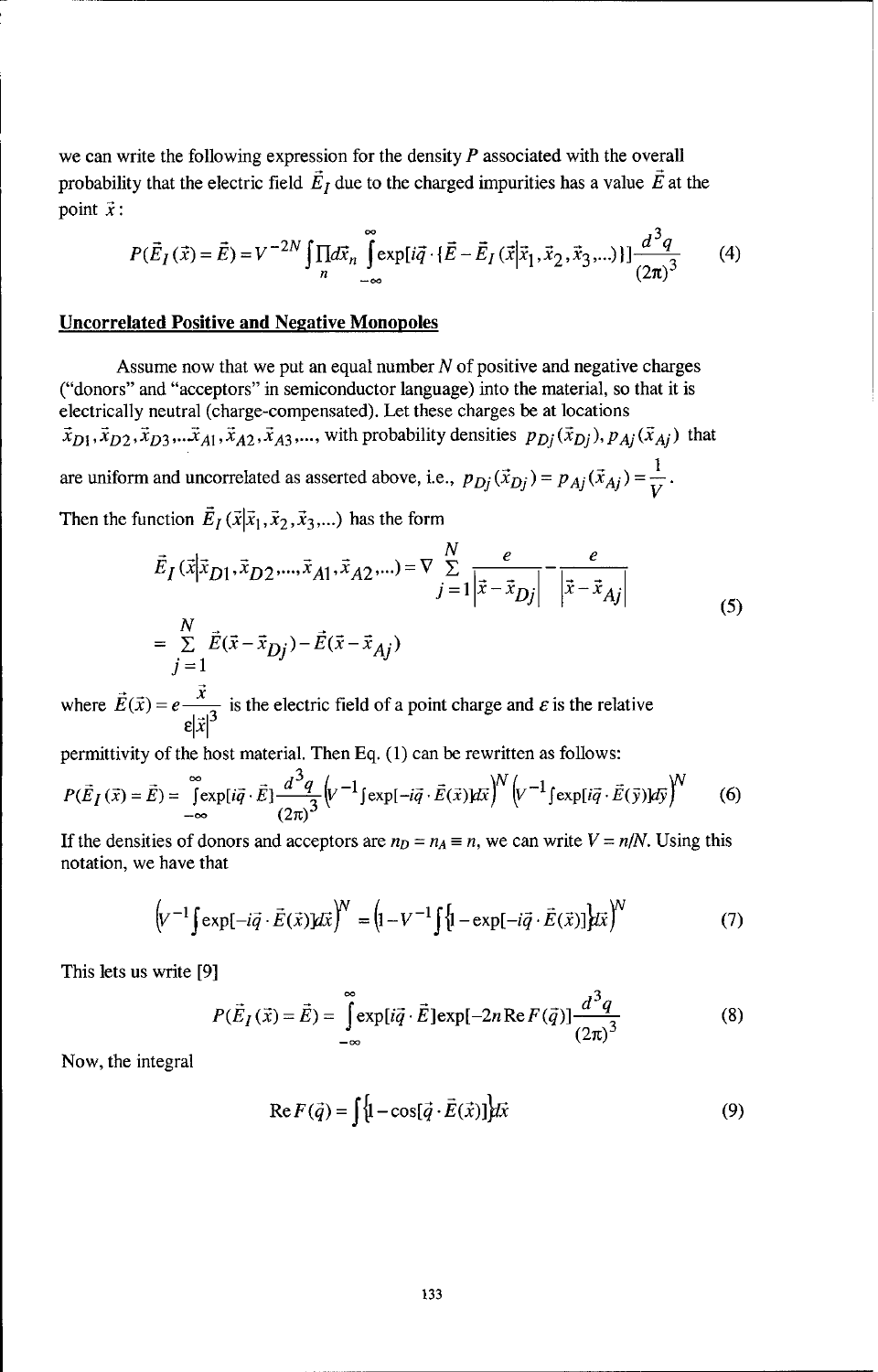reduces the function  $P$  to Holtsmark's distribution (see Ref. [5]) with a total density of carriers 2n. Some manipulation gives

Re 
$$
F(\vec{q}) = \frac{4}{15} (2\pi)^{3/2} e^{3/2} |q|^{3/2}
$$
 (10)

which implies a distribution of the form

$$
P(\vec{E}_I(\vec{x}) = \vec{E}) = \int_{-\infty}^{\infty} \exp[i\vec{q} \cdot \vec{E} - \sigma]\vec{q}|^{3/2} \, J \frac{d^3q}{(2\pi)^3}
$$
 (11)

where  $\sigma = \frac{8}{15} (2\pi)^{3/2} n e^{3/2} = 8.400 n e^{3/2}$  is a scale factor with dimensions [field]<sup>3/2</sup>. This reduces to the 1D integral of Holtsmark

$$
P(\vec{E}_I(\vec{x}) = \vec{E}) = \frac{1}{2\pi^2 |\vec{E}|^3} \int_0^{\infty} \exp[-\sigma x^{3/2} / |\vec{E}|^{3/2}] x \sin x dx
$$
 (12)

which cannot be reduced further.

If the host material has a lattice constant a, we can write  $n = ca^{-3}$ , where c is the impurity concentration (dimensionless). Then  $\sigma = 8.400 c \left(\frac{e}{\epsilon_0 r^2}\right)^{3/2}$  introduces a scaling

electric field  $E_{sc} = \frac{e}{\epsilon a^2}$  into the problem, in terms of which  $\sigma = 8.400cE_{sc}^{3/2}$ . Taking a  $= 4$  Å and  $\varepsilon = 1000$ , which are typical values for ferroelectrics, we find that this field is

about 110 V/µm, i.e., close to breakdown of the material.

#### Fully dipole-correlated charge distributions

Suppose now that every donor is spatially paired with an acceptor, i.e., is physically separated from it by only a few lattice constants. The resulting pairs of charges can then be treated as unit sources of random electric field, i. e., dipoles. At low carrier concentrations (so that the dipoles are far apart) we can treat the fields of these dipoles as we did the fields above. Now, however, the field  $\vec{E}(\vec{x}) = e^2 \frac{\vec{x}}{\epsilon |\vec{x}|^3}$  is replaced by the field

of a dipole, i.e., a field of the form

$$
\vec{E}(\vec{x}) = \wp \frac{3\vec{x}(\vec{x}\cdot\hat{n}) - x^2\hat{n}}{\epsilon |\vec{x}|^5}
$$
(13)

where  $\vec{n}$  gives the direction of the dipole and  $\wp$  its strength. For a cubic crystal the dipole direction can vary in 6 cubic directions for nearest neighbors and 8 for next nearest neighbors. Let us ignore the discreteness of the possible orientations and suppose that  $\wp$  is a constant vector that can point in any direction, i.e., the Heisenberg problem. Then we can replace the sum by an angular average: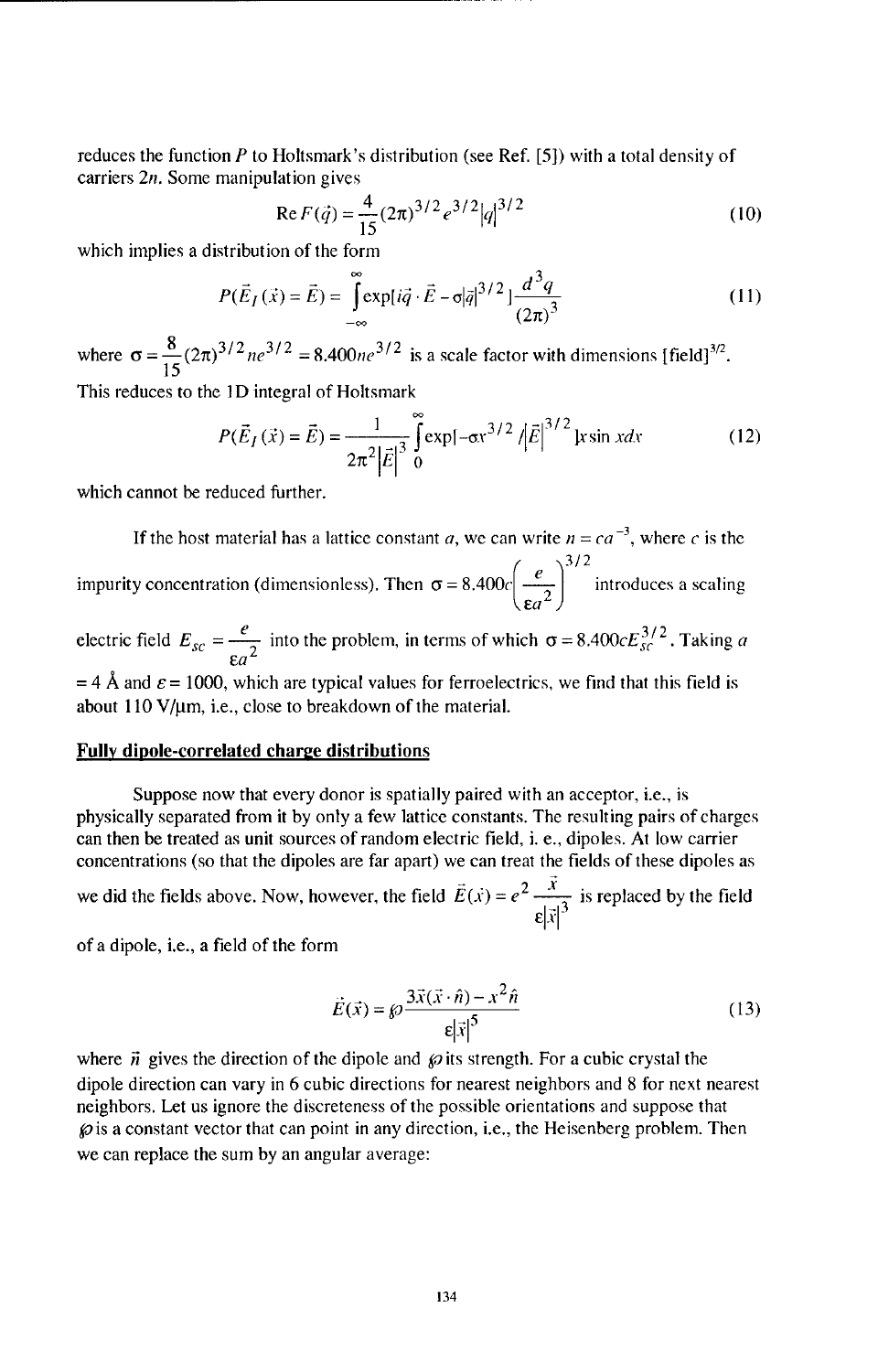$$
V^{-1}\int \exp[-i\vec{q}\cdot\vec{E}(\vec{x})]d\vec{x} \to V^{-1}\frac{1}{4\pi}\int d\hat{n}\int \exp[-i\vec{q}\cdot\vec{E}(\vec{x})]d\vec{x}
$$
  
= 
$$
V^{-1}\int d\vec{x}\frac{1}{4\pi}\int \exp\left[-i\frac{\wp}{|\vec{x}|^{3}}\vec{q}\cdot\vec{J}(\vec{x})\right]d\hat{n} \equiv \int  ~~d\vec{x}~~
$$
 (14)

where

$$
\vec{J} = 3\hat{n}(\hat{n} \cdot \hat{q}) - \hat{q} \tag{15}
$$

Considerable manipulation eventually gives the result

$$
P(\vec{E}_I(\vec{x}) = \vec{E}) = \int_{-\infty}^{\infty} \exp[i\vec{q} \cdot \vec{E} - n\gamma|\vec{q}|] \frac{d^3q}{(2\pi)^3}
$$
(16)

where  $\gamma = \frac{\pi^2 \wp}{3} \left(1 + \frac{\sinh^{-1} \sqrt{3}}{2\sqrt{3}}\right) \approx 5.89\wp$ . Unlike the Holtsmark distribution, this

expression can be evaluated in closed form, leading eventually to the result

$$
P(\vec{E}_I(\vec{x}) = \vec{E}) = \frac{\gamma n}{\pi^2} \frac{1}{\left(E^2 + \gamma^2 n^2\right)^2}
$$
(17)

which appears in the work of Ma [10]. Again, a scaling field enters into the problem: if we take the dipole moment to equal ea, where a is the lattice constant, this field is once



Figure 1. Holtsmark and dipole distributions. The dipole curve is scaled by a factor of 1/100.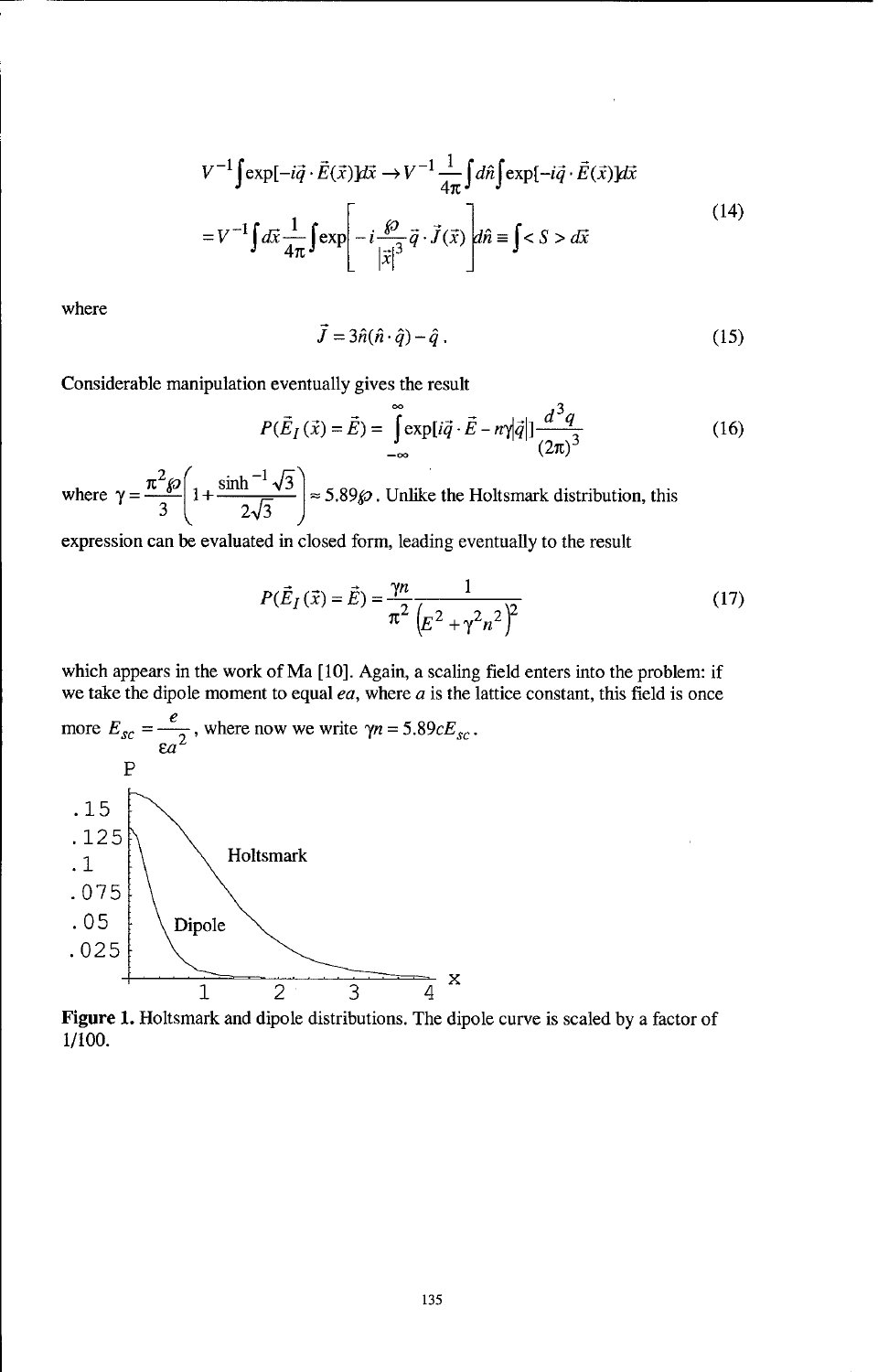Figure 1 shows a numerical plot of this function, together with the Holtsmark distribution, for the same lattice constant and scaling field. Note that both these functions are centered around zero, since they are vector distributions and there is no preferred direction in the crystal. For convenience purposes the functions plotted are actually

$$
2\pi^2 \sigma^2 P_H(x)
$$
 and  $2\pi^2 \sigma^2 P_D(x)$ , where  $x = \frac{E}{\sigma^2/3}$ , since the Holtsmark function

 $2\pi^2 \sigma^2 P_H(x)$  is a universal function in this coordinate. In contrast, the dipole function  $2\pi^2\sigma^2P_D(x)$  takes the form  $\frac{2\Gamma}{(x^2 + \Gamma^2)^2}$ , where  $\Gamma$  is a function only of the

concentration:  $\Gamma = 1.43$   $c^{1/3}$ . The dipole plot shown is for  $c = .05$ , on a scale reduced by a factor of 100. Note that the Holtsmark distribution is much broader than the dipole distribution, with a longer tail. This difference is a manifestation of the long range of the Coulomb interaction, and in fact causes the Holtsmark distribution to have no second moment  $-$  i.e., the fluctuations are so large that their mean square deviation from the average field is infinite! In contrast, the dipole distribution has finite fluctuations, although it, too, is somewhat badly behaved, having no moments *higher* than the second.

#### THERMODYNAMIC VARIABLES

Let us characterize the ferroelectric by using the Landau-Devonshire theory [11]. In this picture, the properties of the ferroelectric near the Curie temperature are determined by its free energy, which is of the form

$$
F = -\vec{E} \cdot \vec{D} + \frac{1}{2}a(T)D^2 + \frac{1}{4}bD^4 + \frac{1}{6}cD^6
$$
 (18)

where D is the displacement, E denotes an external electric field, and a, *b,* and *c* are material parameters. We will assume here that **(1)** the material undergoes a second-order phase transition at  $T_c$ , which requires that  $c = 0$ ,  $b > 0$ , and (2) that only a depends on temperature, specifically that  $a(T) = \alpha(T - T_C)$ , where  $T_C$  is the Curie temperature. Then the relation between the displacement  $\vec{D}$  and the electric field  $\vec{E}$  is found by minimizing the free energy with respect to the *vector*  $\vec{D}$ :

$$
\frac{dF}{dD_i} = -E_i + \left[ a(T) + bD^2 \right] D_i = 0 \tag{19}
$$

Normally we would just solve this equation for  $\vec{D}$ , but here the field  $\vec{E}$  is a random variable so that a different approach is needed. If we assume that the crystal is isotropic, then the vectors  $\vec{D}$  and  $\vec{E}$  are always parallel and  $\vec{D} = D\hat{n}$  where  $\hat{n}$  is the direction of the field  $\vec{E}$ . Then

$$
\vec{D} = \frac{1}{a + bD^2} \vec{E} \Rightarrow D = \frac{1}{a + bD^2} \left| \vec{E} \right| = \frac{1}{a + bD^2} E \tag{20}
$$

where  $E$  is the magnitude of  $\vec{E}$ . This implies that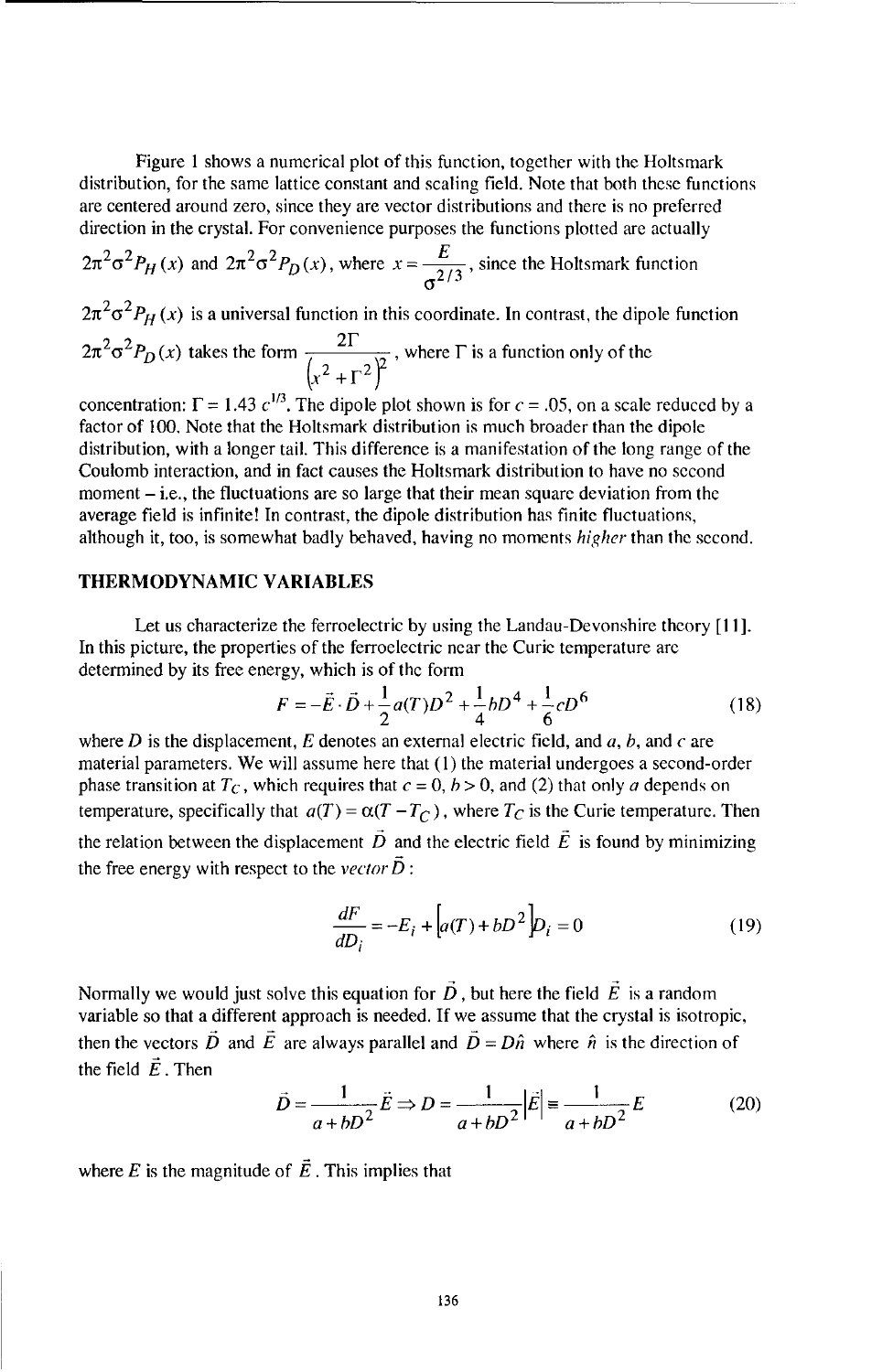$$
E^{2} = (a + bD^{2})^{2} D^{2}
$$
 (21)

In the presence of an applied field  $\vec{E}_a$ , the average displacement is given by

$$
\langle D_i \rangle = \int D_i(\vec{E}) P(\vec{E} - \vec{E}_a) d^3 E = \frac{E_f}{\pi} \int D_i(\vec{E}) \frac{d^3 E}{\left( E_f^2 + |\vec{E} - \vec{E}_a|^2 \right)^2}
$$
(22)

where  $E_f = \gamma n = 5.89 \left( \frac{e}{\epsilon_0^2} \right) c$  is the "width" of the field fluctuation distribution. Note

that the distribution is now centered around the deterministic external field  $\vec{E}_a$ .

#### Dielectric constant

Let us introduce the variable  $x \equiv D^2$ . Then  $E^2 = x(a + bx)^2$  and  $D = \frac{1}{a + bx}E$ . If the z – axis points along the applied field and we write  $d^3E = 2\pi E^2 dE d\xi$ , where  $\xi = \cos\theta$  depends on the angle between the integration field and the applied field, the integral becomes

$$
\langle D \rangle = \langle \hat{n}_a \cdot \vec{D} \rangle = \frac{E_f}{\pi^2} \int_{0}^{\infty} \frac{E}{a + bx} 2\pi E^2 dE \int_{-1}^{1} \frac{\xi d\xi}{\left(E_f^2 + E_a^2 + E^2 - 2E E_a \xi\right)^2}
$$
  

$$
= \frac{2E_f}{\pi} \int_{0}^{\infty} \frac{E^3 dE}{a + bx} \frac{1}{-1} \frac{\xi d\xi}{\left(E_f^2 + E_a^2 + E^2 - 2E E_a \xi\right)^2}
$$
(23)

For small external fields we can expand the angular integrand in a power series. Then the angular integrations are trivial, and we end up with

$$
= \frac{2E_f}{\pi} \int_{0}^{\infty} \frac{E^3 dE}{a + bx} \left\{ \frac{8E}{3(E_f^2 + E^2)} \right\}^{E_a} + \frac{8E(-5E_f^2 + 3E^2)}{5(E_f^2 + E^2)} E_a^3 + \cdots \right\}
$$
(24)  
=  $\varepsilon E_a + \beta E_a^3 + \cdots$ 

where  $\varepsilon$  and  $\beta$  are the dielectric constant and tunability of the material. Near the Curie point we can set  $a = 0$ , which simplifies the relation between E and x to  $E = bx^{3/2}$ . This in turn simplifies the integrals, and we find that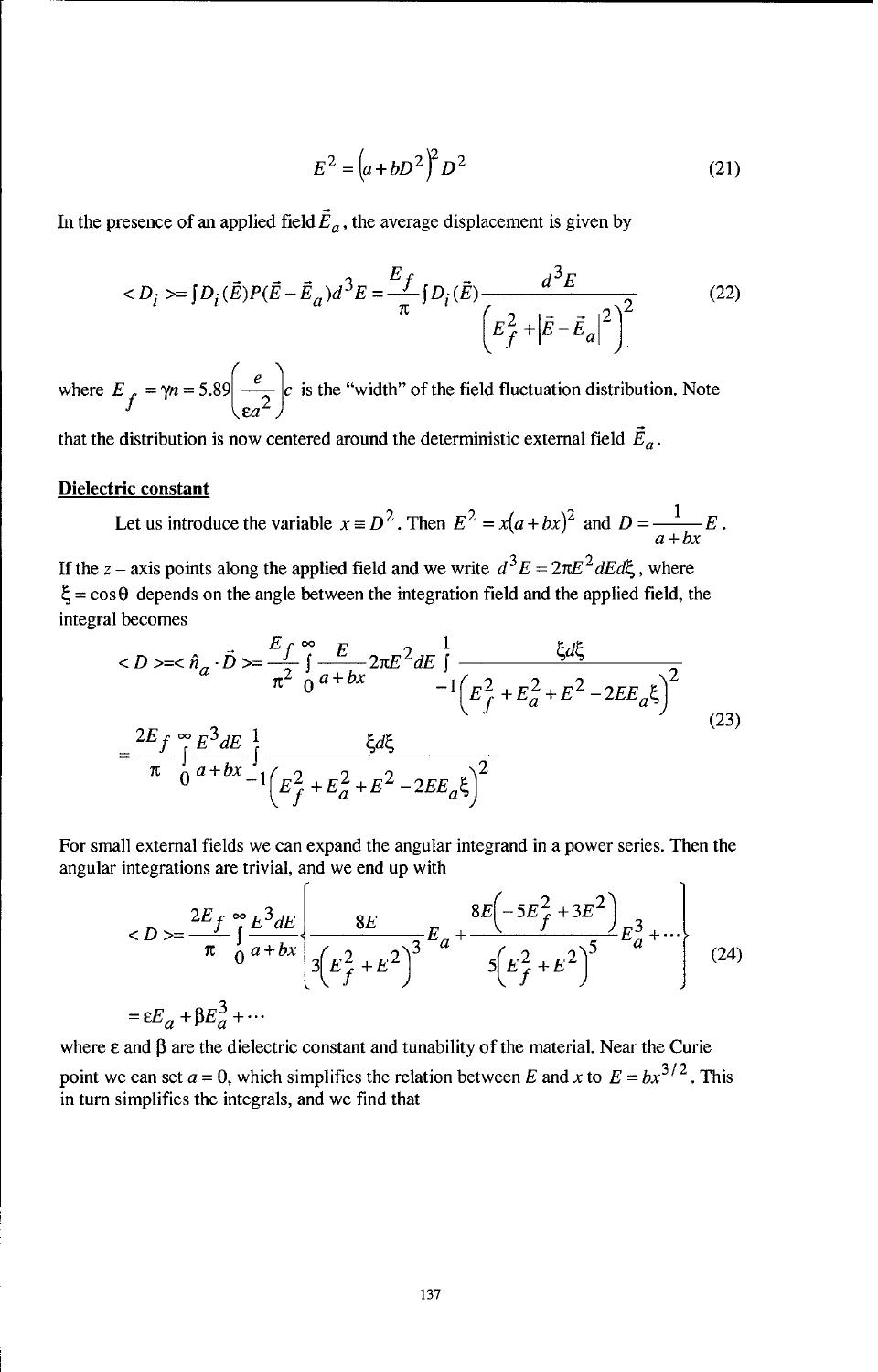$$
\varepsilon = \frac{14}{27} E_f^{-2/3} b^{-1/3} \qquad \beta = -\frac{14}{729} E_f^{-8/3} b^{-1/3} \qquad (25)
$$

## Self-consistency

In the spirit of mean-field theory we now specify that the dielectric constant used to determine the field fluctuation width  $E_f$  be the same as the one we calculate from the macroscopic theory, i.e.,  $E_f = 5.89 \left( \frac{e}{\epsilon_0^2} \right) c$ . At the Curie temperature, however, we know from the previous section that  $\epsilon = \frac{14}{4}$ , from which we obtain  $27 \, E^2_{f} b$  $(E_f)^{1/3}$  11.36ec Solving the *Effec* <sup>3</sup>

$$
\left(\frac{b}{b}\right)^2 = \frac{2(1.50 \text{ eV})}{a^2}
$$
. Solving this for  $E_f$  gives  $E_f = 1466 \left(\frac{1}{a^2}\right) b$ . Then  

$$
\varepsilon(T_C) = 5.89 \left(\frac{ec}{a^2}\right) \frac{1}{E_f} = .004 \left(\frac{ec}{a^2}\right)^{-2} \frac{1}{b}
$$
, i.e., the peak in  $\varepsilon$  is  $\propto c^{-2}$ . Since the

fluctuation width is affected by the external field  $E_a$ , calculating the tunability requires some care. If  $\epsilon = \epsilon_0 (E_f) + \beta (E_f) E_a^2$ , we apply self-consistency in the following form:

$$
\varepsilon \left( E_f \right) E_f = 5.89 \left( \frac{ec}{a^2} \right) = C_0 \Rightarrow \varepsilon \left( E_f \right) = \frac{C_0}{E_f}
$$
 (26)

Writing the width as  $E_f = E_{f0} + \lambda E_a^2$  and equating powers of  $E_a^2$  gives a zero-order equation

$$
\varepsilon_0 \left( E_{f0} \right) = \frac{C_0}{E_{f0}} \tag{27}
$$

and a first-order equation

$$
\lambda = -\frac{\beta \left( E_{f0} \right) E_{f0}^2}{C_0 + \varepsilon_0 \cdot \left( E_{f0} \right) E_{f0}^2}
$$
 (28)

If 
$$
\varepsilon = \varepsilon_0 (E_f) + \tilde{\beta} (E_f) E_a^2
$$
, then  
\n
$$
\tilde{\beta} (E_{f0}) = -\lambda \frac{C_0}{E_{f0}^2} = 3\beta (E_{f0}) = -\frac{14}{243} E_f^{-8/3} b^{-1/3}
$$
\n(29)

At low concentrations we find that the tunability is  $\propto c^{-8}$ , i.e., a very strong function of c.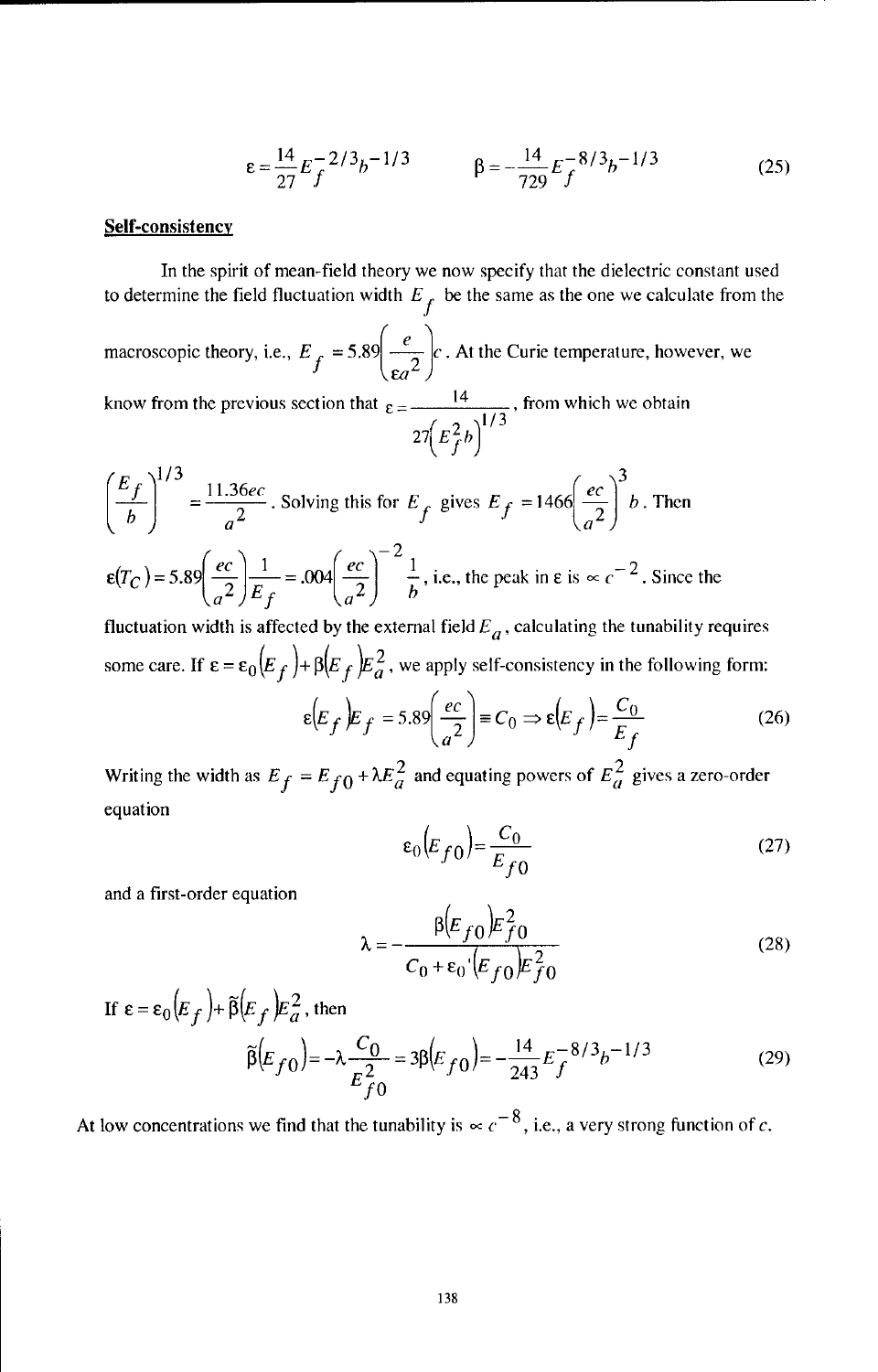## Numerical Results

In order to deal with finite temperatures we must allow  $a$  to be nonzero, which complicates the analysis. Making the integration variable change  $E^2 = x(a + bx)^2$  and  $D = \frac{1}{a + bx} E$  leads to the following expression for the average displacement. *2Ef oo 3/ 2 3*

$$
\langle D \rangle \langle \hat{n}_a \cdot \vec{D} \rangle = \frac{2E_f}{\pi} \int_0^\infty x^{3/2} (a + bx)^3 (a + 3bx) dx
$$

$$
\cdot \int_0^1 \frac{\xi d\xi}{-1 \left( E_f^2 + E_a^2 + x(a + bx)^2 - 2E_a x^{1/2} [a + bx] \xi \right)^2}
$$
(30a)

The angular integral can be carried out easily, but it leads to an awkward expression. Again it is clear that  $\langle D \rangle$  vanishes as  $E_a \rightarrow 0$ . It is possible to modify the theory slightly to obtain the behavior of the material below the Curie temperature as well, from the integral

$$
\langle D \rangle = \frac{2E_f}{\pi} \int_{|a|/b}^{\infty} \int_{1}^{3/2} (-|a| + bx)^3 (-|a| + 3bx) dx
$$
  
\n
$$
\int_{-1}^{1} \frac{\xi d\xi}{\left(E_f^2 + E_a^2 + x(-|a| + bx)^2 - 2E_a x^{1/2}[-|a| + bx]\xi\right)^2}
$$
  
\n
$$
\int_{2}^{3} \left| D, \mu C / \text{ cm}^2 \right|
$$
  
\n
$$
\int_{0}^{2} \left| \int_{0}^{2} \frac{1}{\sqrt{2\pi}} \frac{1}{\sqrt{2\pi}} \frac{1}{\sqrt{2\pi}} \frac{1}{\sqrt{2\pi}} \frac{1}{\sqrt{2\pi}} \right| = \frac{1}{\sqrt{2\pi}} \int_{0}^{\infty} \frac{1}{\sqrt{2\pi}} \frac{1}{\sqrt{2\pi}} \int_{0}^{\infty} T - T_C
$$

Figure 2. Spontaneous displacement versus temperature for BaSrTiO<sub>3</sub> with  $+3$  and  $+5$ ions added. Impurity concentrations: (a) 0.0001, *(b)* 0.001, *(c)* 0.01, and (d) 0.1.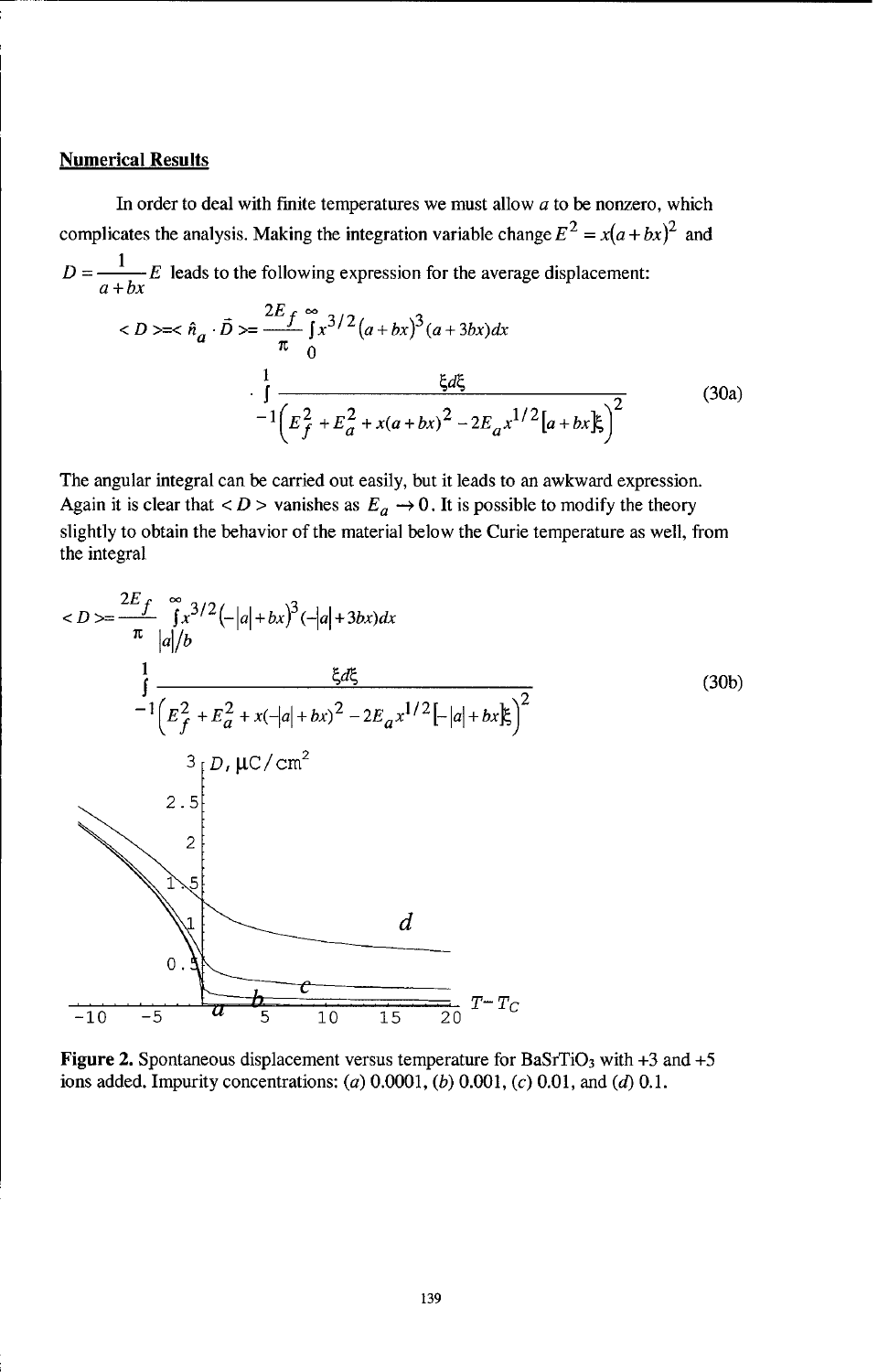Numerical evaluation of  $\langle D \rangle$  leads to the curves shown in Fig. 2. We find the low-field dielectric constant by linearizing in  $E_a$ , which yields:

$$
\varepsilon = \frac{8E_f}{3\pi} \int_{0}^{\infty} \frac{x^{3/2} (a + bx)^3 (a + 3bx) dx}{\left( E_f^2 + x(a + bx)^2 \right)^3},
$$
  $T > T_C$  (31a)

$$
= \frac{8E_f}{3\pi} \int_{|a|/b}^{\infty} \frac{x^{3/2}(-|a|+bx)^3(-|a|+3bx)dx}{\left(E_f^2 + x(-|a|+bx)^2\right)^3}, \qquad T < T_C \qquad (31b)
$$



Figure 3. Dielectric constants vs. temperature for dipole-doped BaSrTiO3. Concentrations: (a) 0.005 *, (b)* **0.006,** (c) .007, *(d)* **.008.**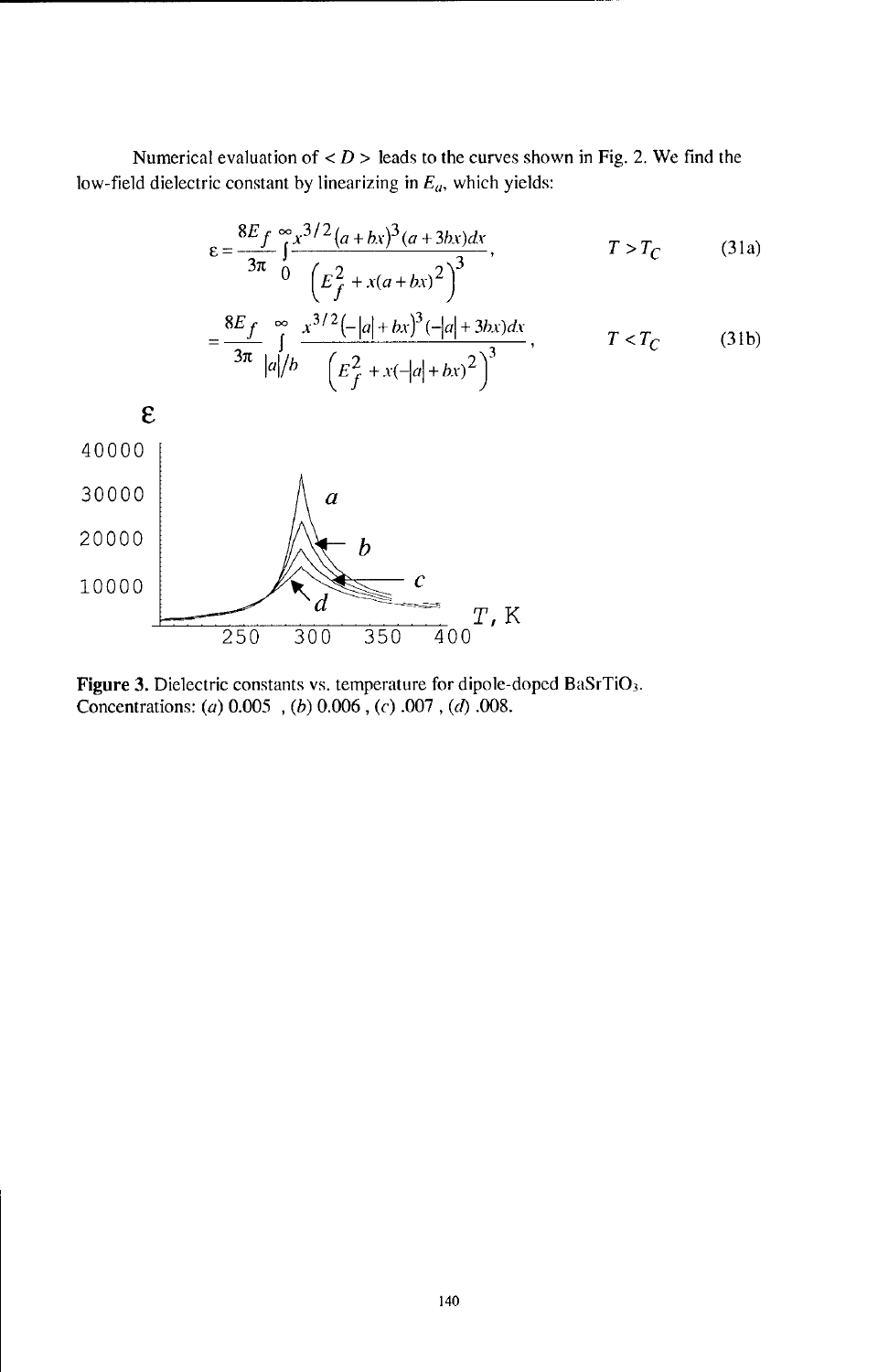Self-consistency was imposed numerically on these functions to obtain the curves shown in Fig. 3. The results are within an order of magnitude of what we typically observed in experiments. However, these theoretical curves do not predict the experimentally observed shift in the Curie temperature with concentration [12].

## **CONCLUSIONS**

In light of the crudeness of this theory, it is unlikely that it will be very predictive when applied to real  $(Ba<sub>x</sub>Sr<sub>1-x</sub>)(X,Y)TiO<sub>3</sub>$  systems, for a number of reasons: the actual phase transitions in these materials are first order, they are ceramics, etc. Including these phenomena will require at a minimum the use of a version of the Landau-Devonshire theory with  $c \neq 0$ , making the analysis more complex.



Figure 4. Peak dielectric constant vs. concentration. A least-squares fit gives Log<sub>10</sub>  $\varepsilon(T_C) = 2.1 - .92$  Log( $\frac{C_T, Ia}{C_{B-site}}$